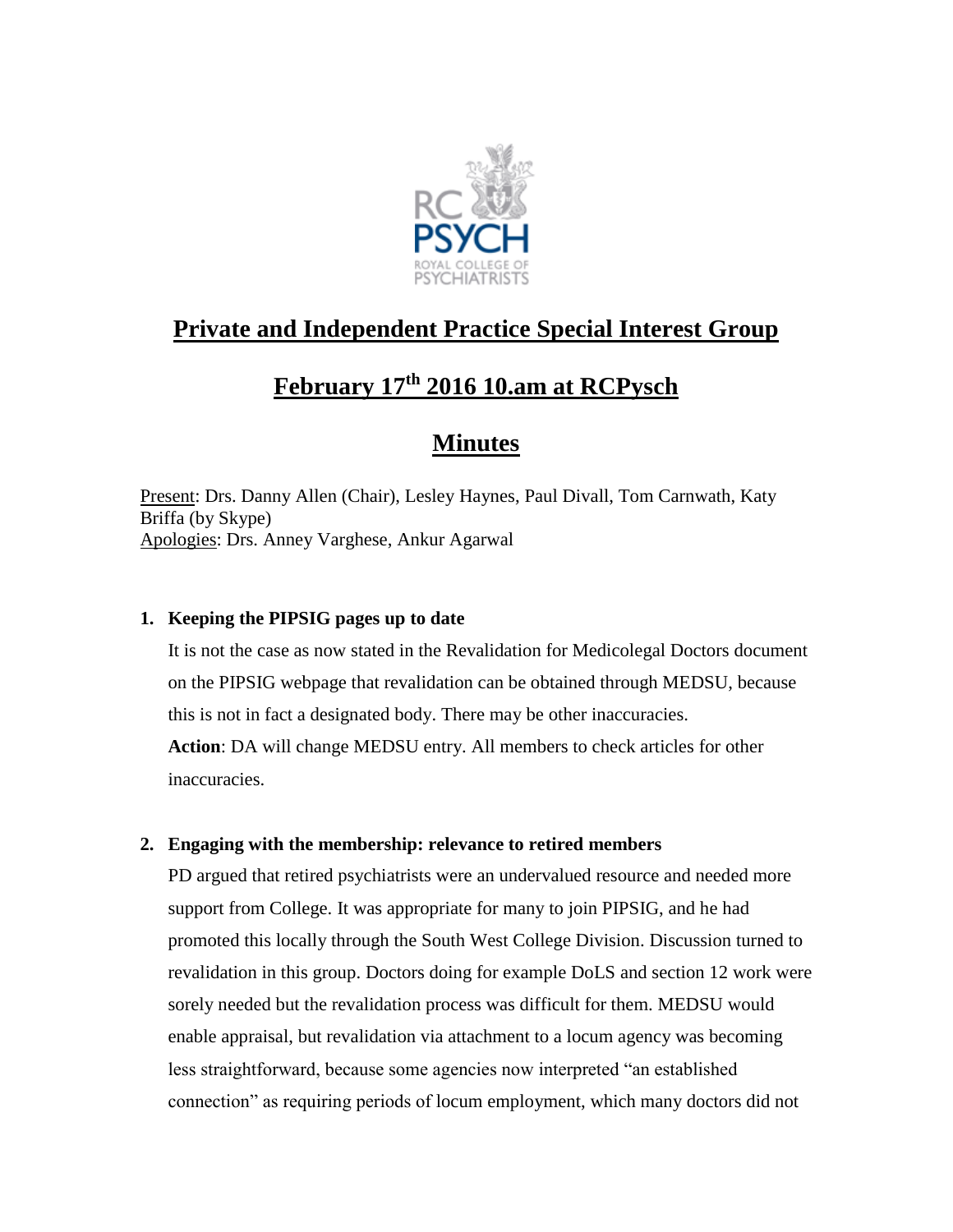want to undertake. DA also raised the problem of psychiatrists in Northern Ireland who could not seek revalidation through locum agencies, because the law was different there. There was not a clear answer to their problem. IDF (Independent Doctors' Federation) is a designated body, but becoming a member is not easy. It is not appropriate for everyone, and moreover not readily accessible in Northern Ireland. It was reported that The Faculty of Occupational Medicine may have overcome this problem by managing to appoint a "suitable person".

**Action**: KB will enquire whether MEDSU worked with particular agencies, which were more accommodating about revalidation recommendations. She has discovered since the meeting that the GMC provides a Responsible Officer for revalidation of directly employed GMC medical staff, not for those employed on an ad hoc basis, such as Associate Specialists involved in assessment and supervision. DA will enquire about the position in occupational medicine (after the meeting it was confirmed that FOM does, indeed, have a Suitable Person for revalidation purposes).

#### **3. Problems with section 12 renewal**

LH reported that the process of S12 and approved clinician renewal had become more demanding but that practitioners like herself had not been informed. There were new requirements relating to training and references. The section 12 approval process had been tendered out once more, and this may cause inefficiencies. Members needed to be brought up to date. In this context LH also drew attention to the DBS update service, whereby for a subscription of £13 per year your DBS certificate would be updated and be available permanently online for inspection by yourself and employers (see https://www.gov.uk/dbs-update-service).

**Action**: LH and PD will prepare an article for PIPSIG website on Section 12 approval.

### 4. **GMC Revalidation examination**

Apparently this was coming on stream soon for orphan doctors who required revalidation, but little information had been forthcoming about its format, except that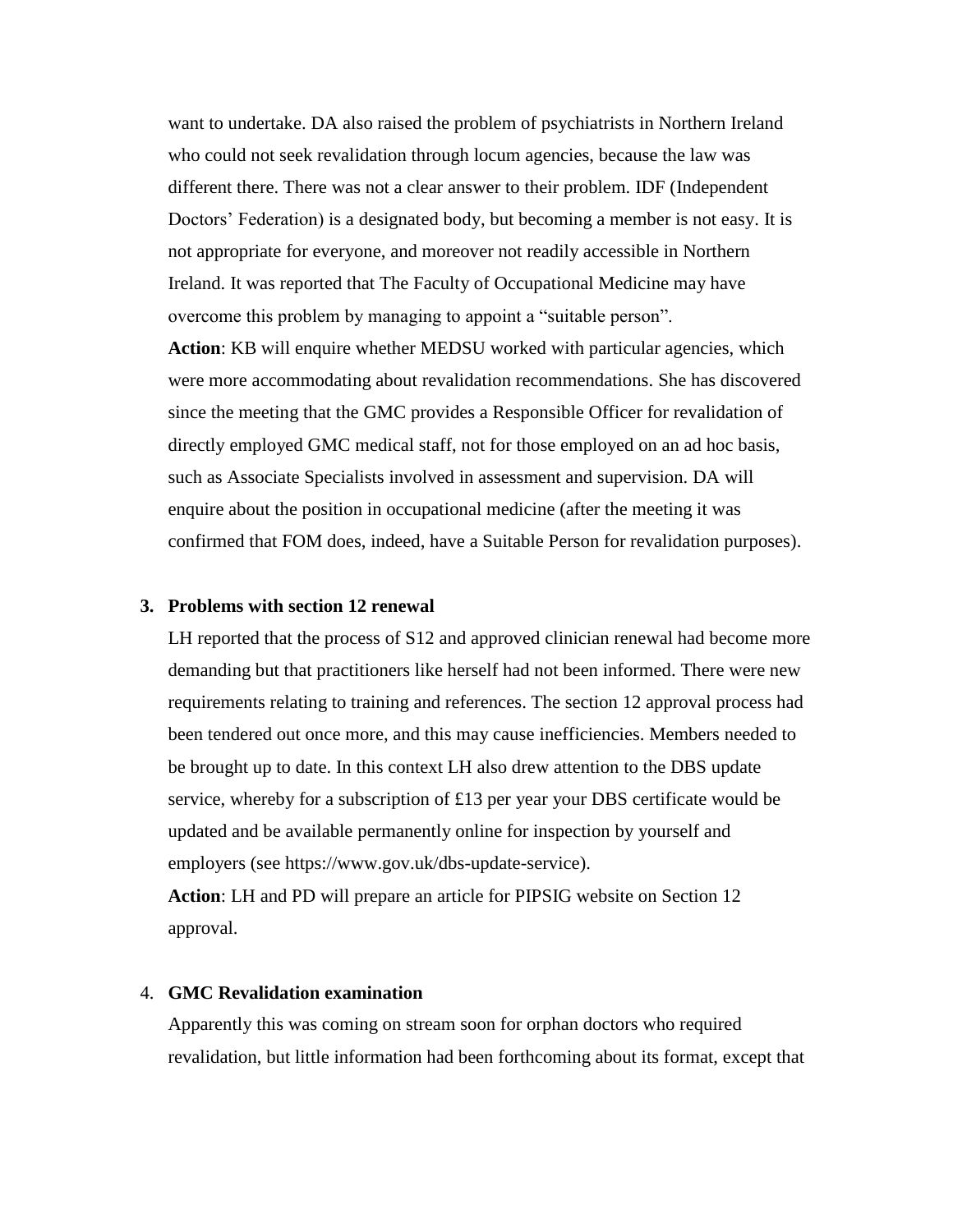there would be different exams for different specialties. Nobody had heard that the College had been involved in developing the exam. **Action**: DA will contact GMC for information.

## **5. Getting paid by solicitors**

The idea of a blacklist of late/non-paying solicitors was floated but it was agreed that this was not feasible. However training about ways of ensuring payment would be useful.

**Action**: see below

### **6. Retirement Conference Fri 20th May**

DA drew attention to this conference which SE Division is organizing and at which he is speaking about setting up in business.

### **7. Are we doing another 'conference'?**

It was agreed that another conference would be organized at the end of the year on the theme of "*Being an independent psychiatrist*". This would include training about business skills, portfolio psychiatry and income opportunities, statutory requirements and CPD/revalidation.

**Action**: DA will take the initiative in finding a venue, organisers and speakers, in collaboration with other members as required.

#### **8. AOB**

- a. LH was attending College revalidation meeting the next day. At the previous such meeting it was proposed that locum psychiatrists should be represented by PIPSIG. It was agreed that this was appropriate. The committee had no demographic information about locum psychiatrists, but it was agreed that this was unnecessary.
- b. LH asked about the progress of the telepsychiatry document which she had written following last year's conference. DA reported that we were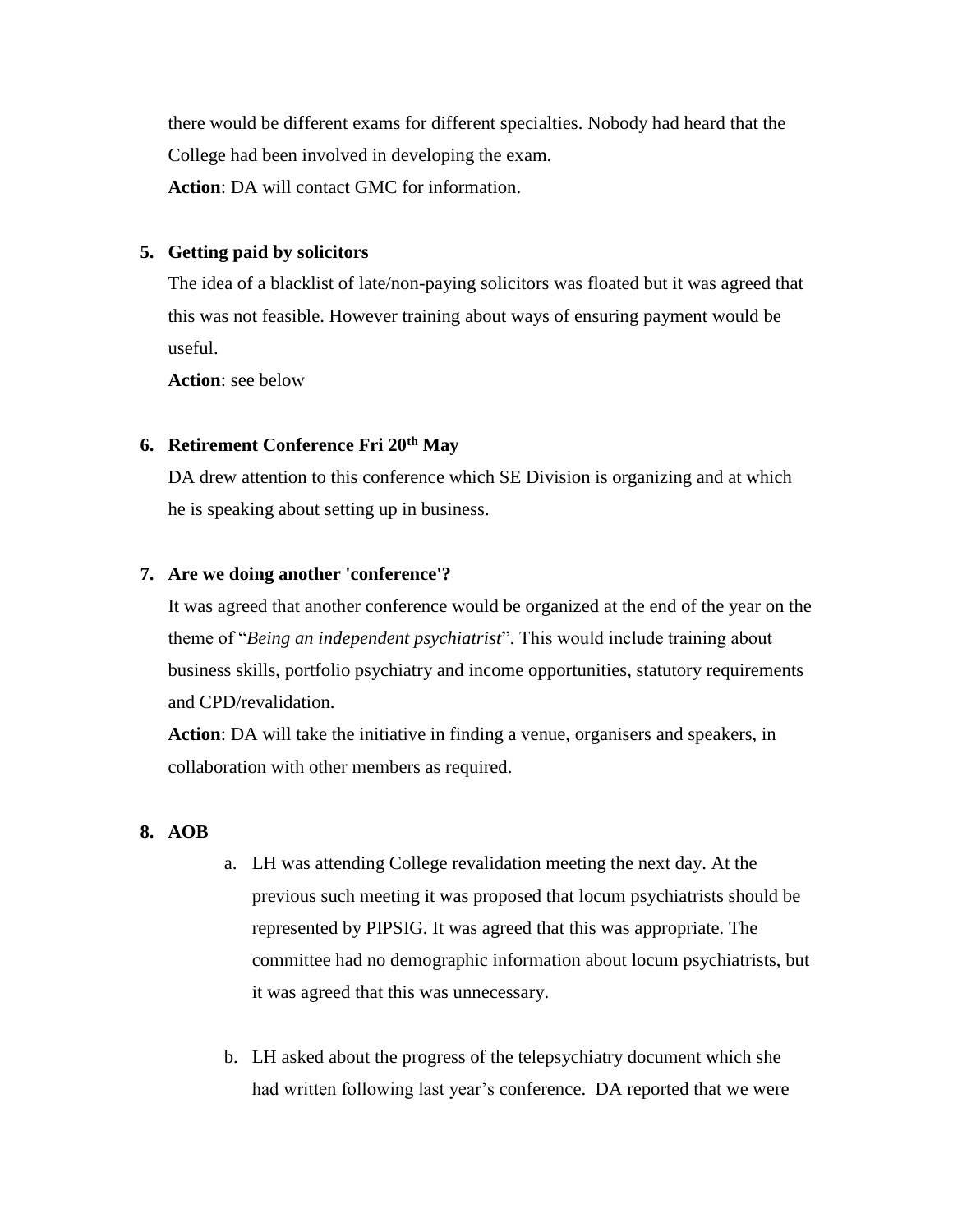awaiting feedback from the College Telemetry Committee via Helen Phillips to which we can respond and then hopefully it could be ratified by the Policy and Public Affairs Committee of the College. In the meantime it was on the PIPSIG website (after the meeting Helen Phillips has seen the responses and DA has addressed these and LH will look too)

- c. The medicolegal and lawyer feedback templates on the PIPSIG website were recommended to members. They had been written by DA. LH had achieved a very high response rate from solicitors using the forms with Survey monkey. It was explained that the validity of the forms would come from the imprimatur of the revalidation committee but that Ellen Wilkinson had approved them in principle several years ago.
- d. There was discussion about the College document CR193 *"Providing expert opinion to the Courts"*. This was thought to be a good document and it was noted how it differed from Baggaley's (more simplistic and didactic) eight 'tests' of expertise for a psychiatrist which emerged from Court consideration of the Richard Pool case:
	- i. Being on the specialist register in the appropriate category
	- ii. Having Membership or Fellowship of the Royal College of Psychiatrists
	- iii. Having undergone higher professional training
	- iv. Having held a substantive NHS consultant post or working as a consultant in general adult psychiatry ('the consultant test')
	- v. Having publications in the form of articles in peer-reviewed journals and chapters
	- vi. Having experience of working in the relevant setting ('the setting test')
	- vii. Standing above one's peers in some respects/being above the line in terms of the hierarchy of expertise/there being